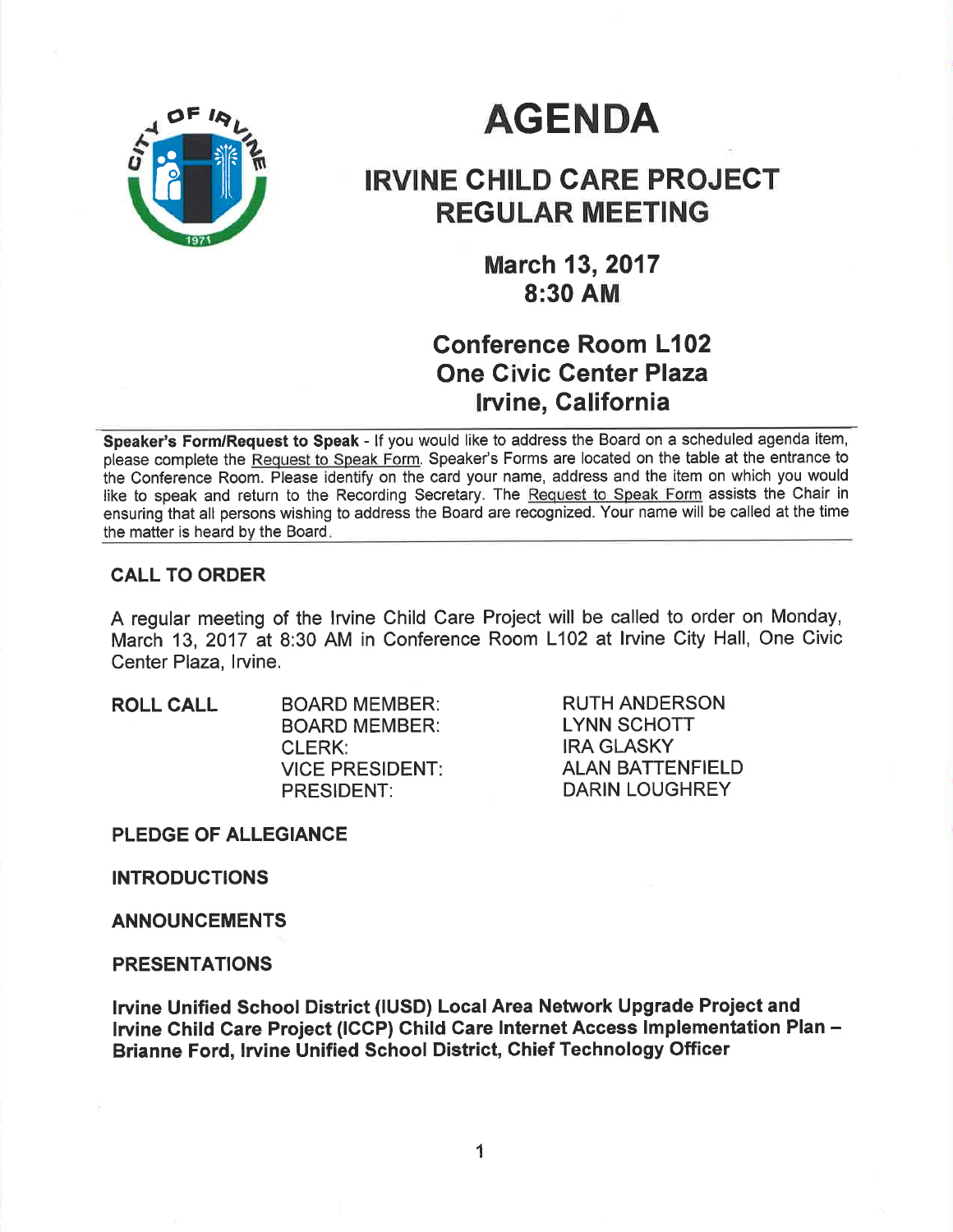#### ADDITIONS AND DELETIONS TO THE AGENDA

Additions to the agenda are limited by California Government Code Section 54954.2 of the Brown Act and for those items that arise after the posting of the Agenda and must be acted upon prior to the next Board meetinq

#### PUBLIC COMMENTS

Any member of the public may address the Board on items within the Board's subject matter jurisdiction, but which are not listed on the Agenda during PUBLIC COMMENTS. However, no action may be taken on matters that are not part of the posted agenda. PUBLIC COMMENTS are scheduled for 30 minutes and are limited to 3 minutes per person

#### CONSENT CALENDAR

All matters listed under Consent Calendar are considered to be routine and enacted by one roll call vote. There will be no discussion of these items unless members of the Board request specific items to be removed from the Consent Calendar for separate discussion. Any member of the public may address the Board on items on the Consent Calendar. Public comments on any item or items on the consent calendar are limited to three minutes per speaker. lf you wish to speak to a particular item or items, please complete a Speakers Form and submit to Recording Secretary

## 1. APPROVAL OF IRVINE CHILD CARE PROJECT (ICCP) MINUTES

AGTION: Approve minutes of the lrvine Child Care Project regular meeting of January 9,2017.

#### 2. WARRANT REQUEST - CHILD DEVELOPMENT CENTERS, INC.

RECOMMENDED ACTION: Approve payment of \$29,929.81 to Child Development Centers, lnc. for child care development services for January 1-31, 2017.

#### 3. WARRANT REQUESTS - IRVINE CHILDREN'S FUND (ICF) SCHOLARSHIPS

RECOMMENDED AGTION: Approve payments for warrants totaling the amount of \$7,961.22 for ICF Scholarships during the month of January 2017.

- \$3,179.87 to Rainbow Rising
- $\bullet$  \$1.102.75 to Kids Stuff
- . \$1,362.50 to Koala Klub
- . \$2,106.10 to Child Development Centers, lnc.
- **S** 210.00 to Creekers Club<br> **S** 0.00 to Dolphin Club
- 0.00 to Dolphin Club

#### WARRANT REQUEST - IRVINE UNIFIED SCHOOL DISTRICT (IUSD) 4.

RECOMMENDED ACTION: Approve payment of \$59,977.25 to ICCP for Facilities and Financial Support Services, Utilities, Custodial Services, Custodial Equipment Amortization and payment for sale of IUSD-owned portables for the month of January 2017.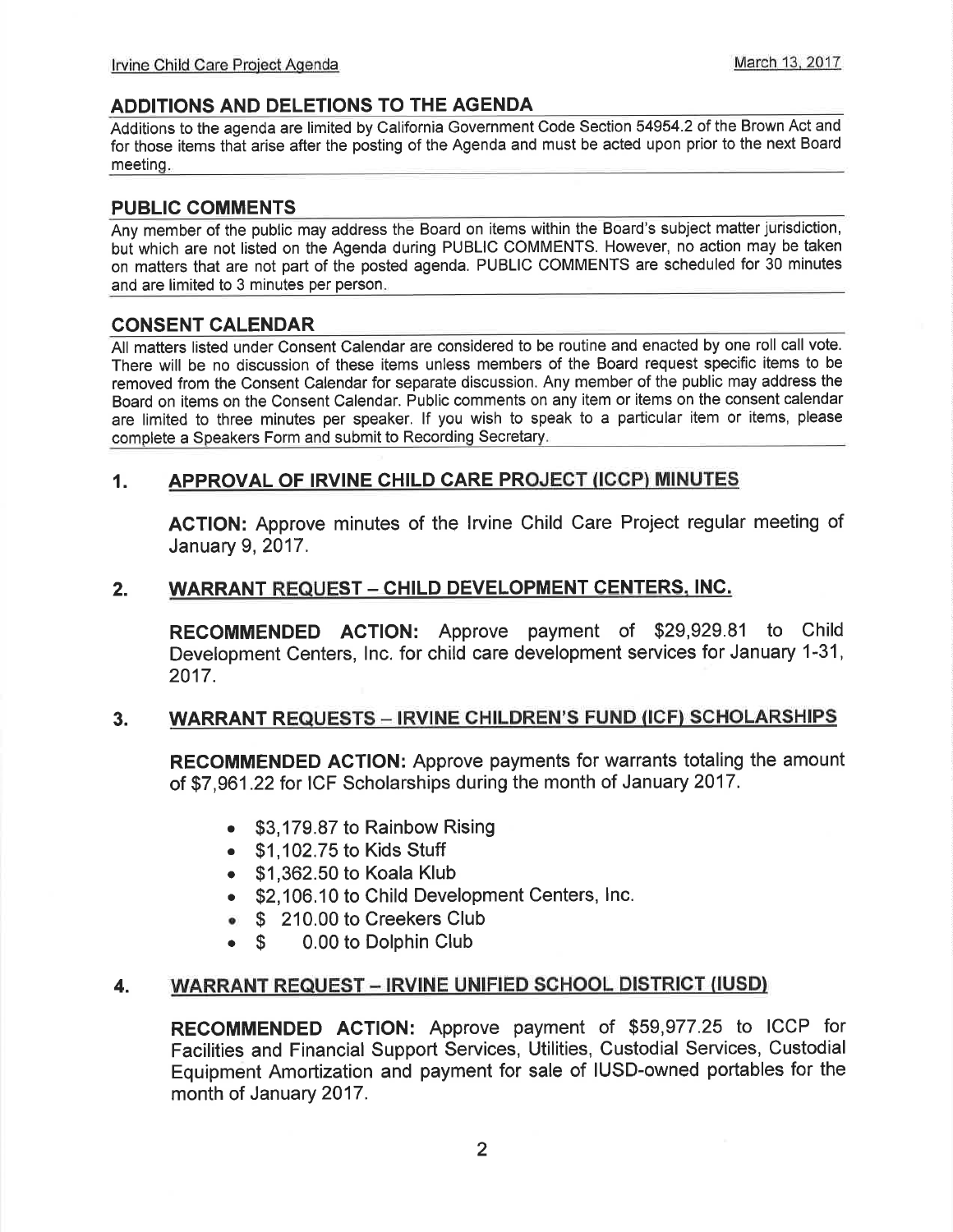- \$35,200.08 for Custodial Services
- o \$ 675.00 for Custodial Equip Amortization
- . \$10,589.42 for Payment of Portable Purchase
- $\bullet$  \$ 7,262.75 for Utilities
- . \$ 6,250.00 for Facilities & Financial Support

#### 5. WARRANT REQUEST - CITY OF IRVINE

RECOMMENDED ACTION: Approve payment of \$20,373.30 to the City of lrvine for Program Administration, Grant Administration, and Supplies for the month of January 2017.

- . \$ 19,427.37 for Program Administration
- \$ 945.93 for Grant Administration<br>• \$ 0.00 for Supplies
- 0.00 for Supplies

#### WARRANT REQUEST - IUSD REHAB AND REPAIR CHARGE BACKS 6

RECOMMENDED AGTION: Approve payment of \$11,535.18 for ICCP Rehab and Repair charges and Work Order charge backs for Quarters 1 and 2 of FY 2016-17.

#### 7. ICCP PAYMENTS FOR FEBRUARY <sup>2017</sup>

RECOMMENDED AGTION: Review and approve February 2017 payments attached.

## 8. DEPOSIT OF SCHOLARSHIP FUNDS FROM ICF

RECOMMENDED AGTION: Authorize the deposit of funds from ICF into the appropriate account as follows:

- . \$13,370.80 01-005-712-00-8689
- . \$12,046.35 01-005-712-00-8699

#### 9. DEPOSIT OF STATE GRANT APPORTIONMENT

RECOMMENDED AGTION: Authorize the deposit of grant funds from the State Department of Education into the appropriate account as follows:

| $\bullet$ \$25,457.00 | 01-005-50100-8290 |
|-----------------------|-------------------|

- . \$11,694.00 01-005-50100-8290
- . \$52,395.00 01-005-50100-8590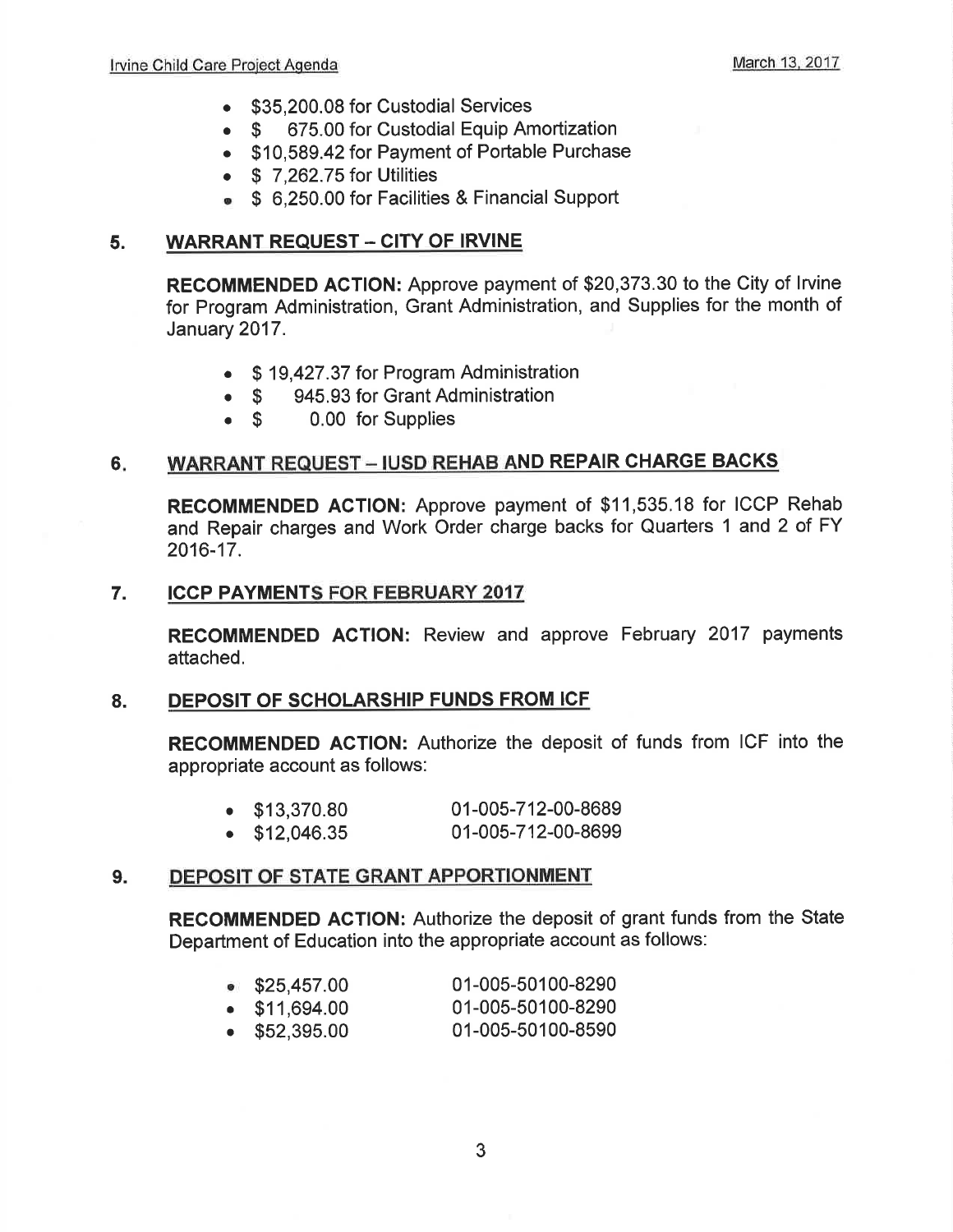#### 10. PROGRAM ASSESSMENT REVIEW COMMITTEE (PARC) VISITS

RECOMMENDED AGTION: PARC recommends the Board approve lease renewals for Beacon Park Rainbow Rising; Bonita Canyon Rainbow Rising; Brywood Kids Stuff; Deerfield Child Development Center; Eastshore Dolphin Club; Greentree Rainbow Rising; Northwood Rainbow Rising; Oak Creek Child Development Center; Plaza Vista Child Development Center; Portola Springs Rainbow Rising; Santiago Hills Kids Stuff; and University Park Child Development Center.

#### BOARD BUSINESS

#### 1. ICCP PURCHASE OF TECHNOLOGY EQUIPMENT

RECOMMENDED ACTION: Approve the plan to spend up to \$105,072 for the purchase of data cabling and conduit, one network switch and two wireless access points per ICCP child care site.

#### $2.$ PROVIDER SELECTION FOR CULVERDALE ELEMENTARY SCHOOL

RECOMMENDED AGTION: Approve Rainbow Rising as ICCP child care provider for Culverdale Elementary School effective June 26,2017.

#### 3. ICCP AGENCY CHILD CARE STAFF TO BE MORE IDENTIFIABLE

RECOMMENDED ACTION: Approve recommendations as listed below to increase: IUSD campus security related to ICCP child care programs; the professional image of child care staff.

- 1) Continue to require programs to participate in campus drills (e.9. earthquake, fire, lockdown, etc.) and seek opportunities to actively collaborate with school site staff in developing responses to all types of emergencies.
- 2) ICCP to provide emergency planning/preparedness training to all ICCP sites (last Lockdown training provided by lrvine Public Safety in 2013).
- 3) Ensure all ICCP child care staff lD badges are issued by April 2017 and worn daily by all child care staff.
- 4) Require programs to submit a staff roster (including pictures and a bio) to Principal for distribution so all school staff can better identify and familiarize themselves with child care staff.
- 5) Require all statf members to participate in professional growth opportunities annually to continue to improve knowledge, skills/behaviors and attitudes/values.
	- $\circ$  Agencies have been required to provide professional growth opportunities for their staff members. ICCP has not tracked individual staff member participation.
- 6) Continue to require child care staff to communicate and collaborate regularly with school site teachers and administrative staff to best meet the needs of the children in the program.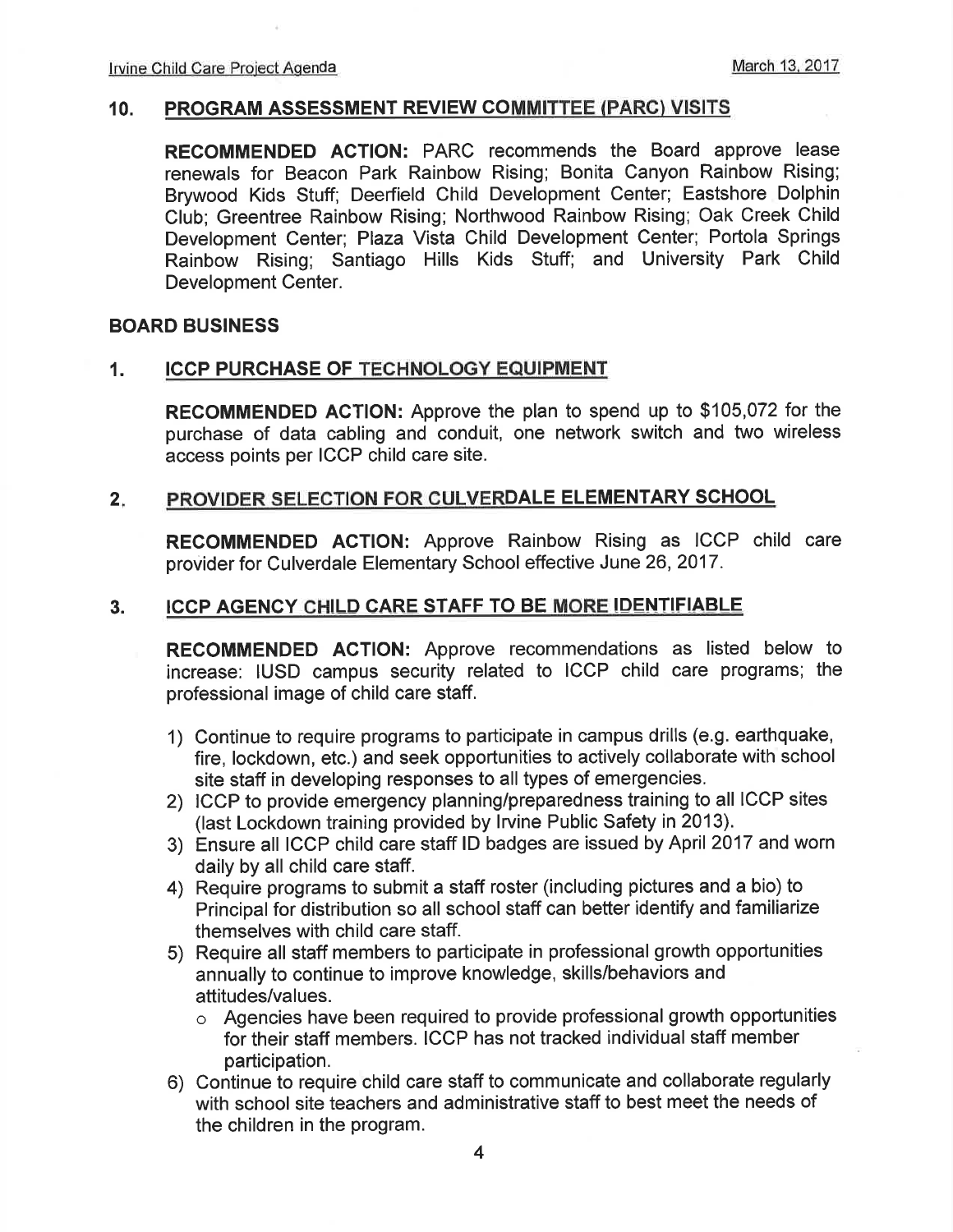#### 4. ICCP PROPOSED BUDGET FOR FY 2017.18 WITH MULTI.YEAR BUDGET PROJECTIONS

RECOMMENDED ACTION: Submitted for the Board's review and discussion.

#### 5. ICCP PURCHASE OF CHILD CARE PORTABLES

RECOMMENDED ACTION: Approve the plan to spend up to \$532,152 for the purchase and installation of one 24'x40' child care portable to be placed at Stonegate Elementary and one 24'x40' child care portable to be placed at Eastshore Elementary.

#### 6. ICCP BOARD ELECTIONS

RECOMMENDED ACTION: Conduct elections for the positions of ICCP Board President, Vice President, and Clerk.

#### REPORTS

#### 1. FACILITIES AND BUDGET REPORT - JOHN FOGARTY

#### 2. ICCP ADMINISTRATOR'S REPORT - TRACI STUBBLER

#### ADJOURNMENT

Next Regular Board Meeting: Monday, May 8, 2017, at 8:30 AM, City of lrvine, One Civic Center Plaza, Conference Room L102, Irvine, California.